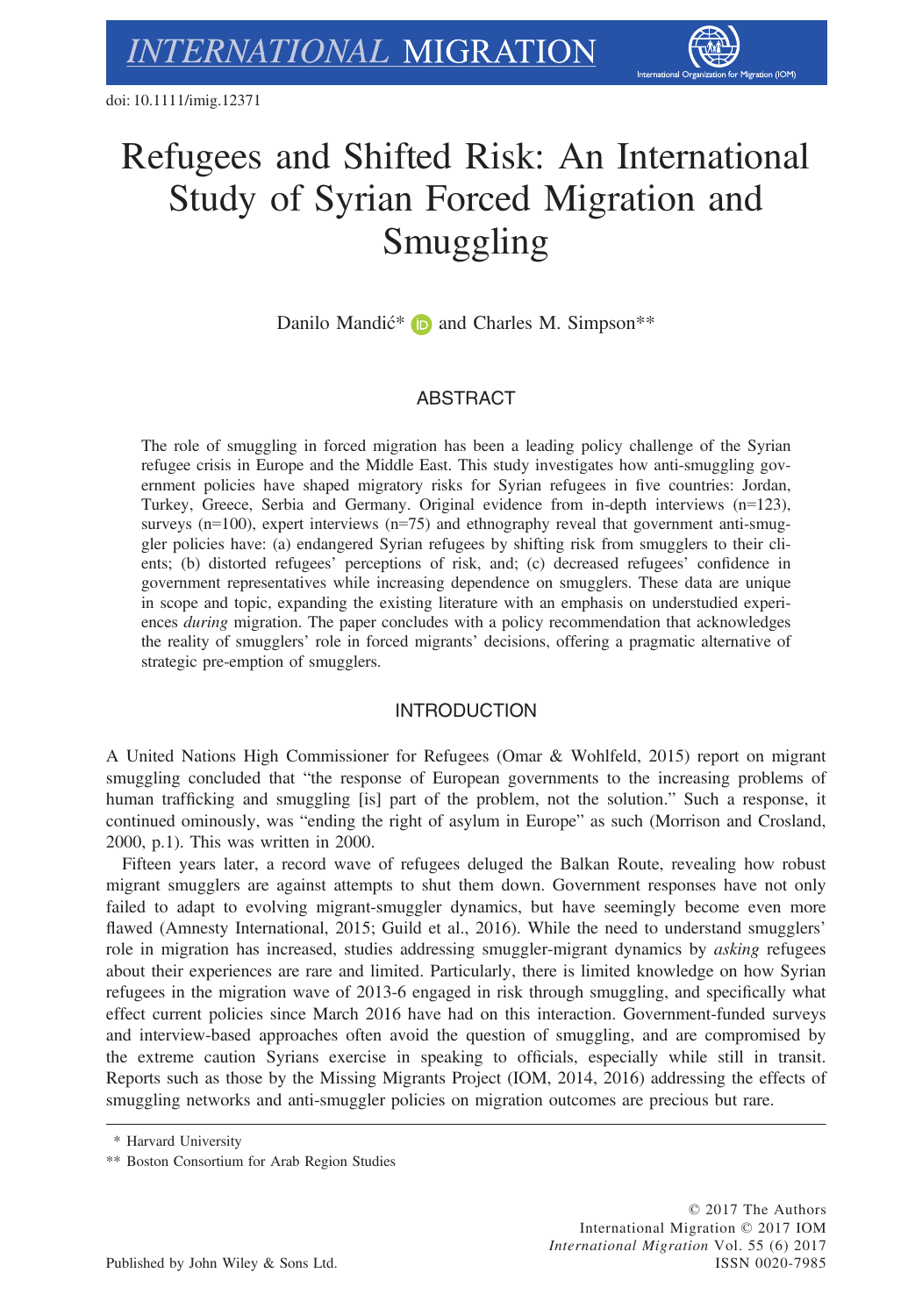This study is a contribution to this urgent research agenda. To shed light on the role of smugglers in refugee risk-taking, as well as the effects of anti-smuggler policies, we present original data from an international sample of Syrian refugees on the Balkan Route. We find that counter-smuggling efforts have shifted the risk from smugglers to refugees, heightened misperception among migrants, and weakened refugee trust in government representatives while increasing refugee dependence on smugglers. Based on these findings, we propose a policy recommendation of strategic pre-emption that would recognize the reality of smuggler-refugee dynamics. This policy would reduce risk for refugees, increase states' ability to focus on trafficking, and divert migrant finances away from smugglers toward state actors.

# THE RISKS OF MIGRANT SMUGGLING

Before elucidating research methods, findings and implications, it is worth discussing the existing theoretical framework surrounding migrant risk, including the on-going debates pertaining to types of risk, agency, and risk perception. The complexity of decision-making involved in forced migration and the frequent lack of differentiation between refugee and non-forced migration dynamics in the literature requires some clarification of terms used in this article, and specification of the point of interaction between this article and existing thinking on the topic.

## Theorizing migrant risk

In their review of six theoretical approaches to risk in migration, Williams and Baláž (2012) find that risk is under-theorized in general, but especially understudied in forced migration contexts and during transit. Most explorations of the topic relate to unforced migration (particularly economic migration and labour market risk-taking); do not ask about risk *en route* (but rather about initial migratory decisions, destination country choices, and differences in post-migration assimilation outcomes); and study refugees only in the context of "at risk" constituencies (such as youth) or as sources of societal risk for receiving countries. Much of the debate–concerning how rational or boundedly rational, individual or collective, objective or socially constructed risk is (Williams and Baláž, 2012; p.23)– has not extended to *en route* forced migratory risk. Furthermore, the centrality of trust in mediating risk decisions (Williams and Baláž, 2012; p.24) has not been explored in relation to smugglers, arguably the most trusted and formative inducers of risky refugee behaviours. Finally, migrant risktaking has not been contextualized regarding smuggler adaptations to anti-smuggler policies.

# Contextualizing agency: mid-level actors

Forced migration scholarship has strived to theorize the decision-making and risk-taking processes of refugees as pro-active agents, not passive objects of macro-level policy (Triandafyllidou, 2017). This agency has been especially neglected in relation to how migrants perceive, relate to, and react to smugglers, producing difficult legal and moral dilemmas (Landry, 2016). The level of choice and consent in refugee smuggling is notoriously ambiguous:

In circumstances in which refugees flee their countries [...] it can be difficult to draw quite such a clear line between choice and coercion [as with other smuggled migrants]. Refugees may not be forced to engage smugglers, but if smuggling represents their only route out of harm's way, it is hardly a voluntary decision (Koser, 2011, p.258).

We do not pretend to resolve this ambiguity. Instead, we clarify how smugglers and anti-smuggler policy-enforcers shape the framework within which migrant risk-taking occurs. Regardless of how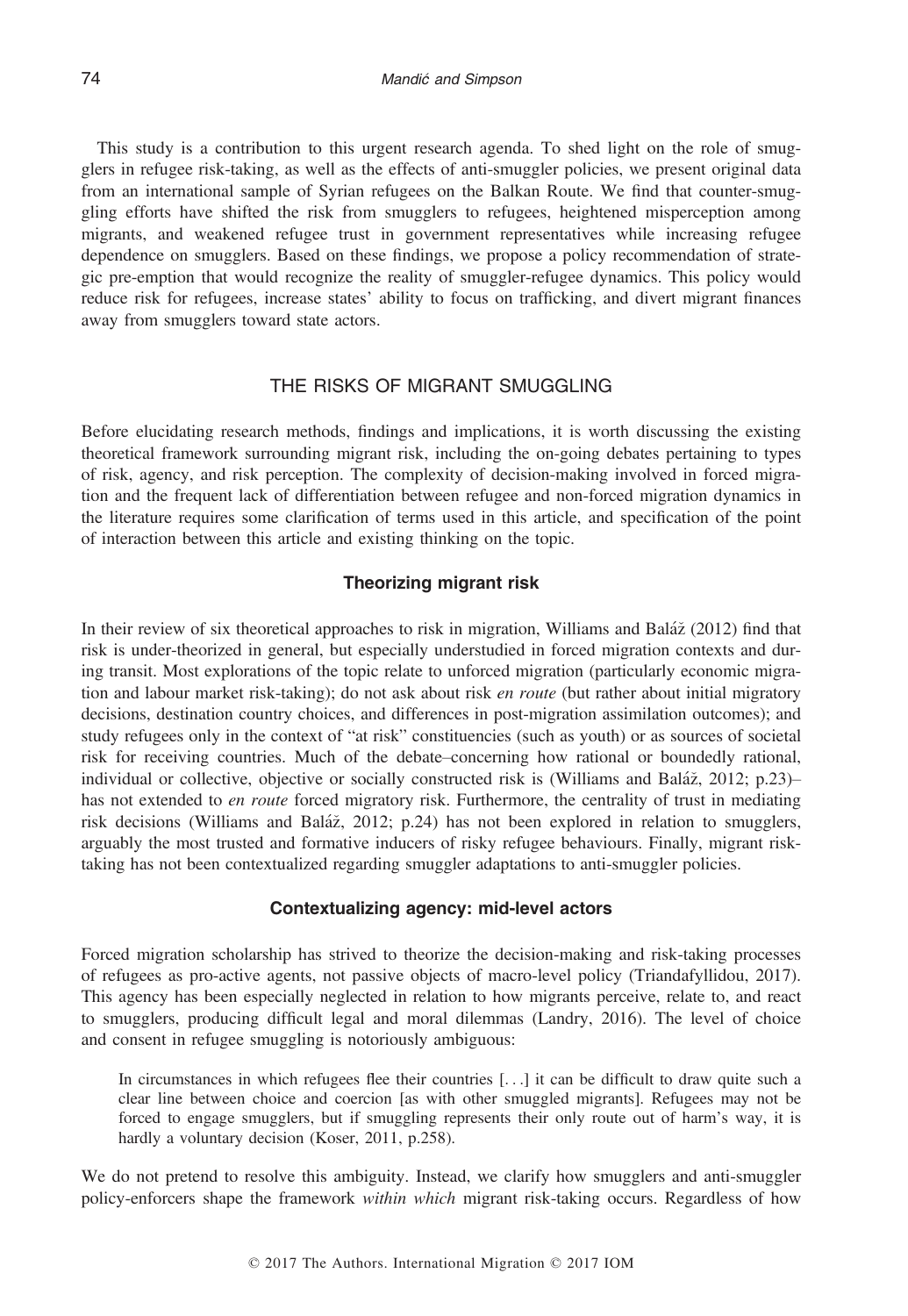"voluntary" the decisions are thought to be, it is valuable to know the extent to which smugglers and government actors shape them.

We suggest, in other words, that the agency of mid-level actors *pressures* migrant agency in counter-intuitive ways (see also Mandic, 2017). In doing so, we do not exonerate law-breakers or reckless risk-takers from responsibility, we merely observe some of the conditions under which such decision-making occurs. Following Castles and Miller (2013), Watters and Nawyn (2013) find the literature lacking in "meso-level" analyses of "the role of intermediate actors such as border guards, immigration officers and smugglers" (p.102):

The hazardous journeys undertaken by forced migrants involve contact with a range of 'meso'-level actors whose actions may have a critical influence on the migrants [sic] opportunity for safety and well-being. (Watters and Nawyn, 2013)

Below, we conceptualize risk events in three categories to explain how smugglers and state-representatives affect such opportunity–including a variety of policy-relevant outcomes of "safety and well-being," ranging from detention and loss of resources to injury and death.

Furthermore, we shed light on how the *interaction* of state (e.g. border police) and non-state (e.g. smugglers) meso-actors affects refugees' range of risks, as well as the knowledge and perception on which decisions are based. Namely, we argue that government anti-smuggler policies and the smugglers' resulting adaptations encourage refugees to engage in risky behaviour, to misperceive their variety of options, and to deepen their dependence on criminals both for information and services. These outcomes are unintended consequences of well-meaning anti-smuggler policies.

Finally, our approach supplements work on the role of migrant perceptions (including faith-based and spiritual) on decision-making during dangerous journeys from Mexico and Central America (Hagan, 2008); on the effects of different migration management approaches (direct control, deterrence, and dissuasion) on migrant behaviour in African waves into Europe (Carling and Hernandez-Carretero, 2011); and on the broader relation of risk to uncertainty in (unforced) migration (Williams and Balaz, 2012). In an important study of African boat migrant risk-taking, Hernandez-Carretero and Carling (2012) argue that context-specific reasons – including religion, conceptions of masculinity, and honour – interact to affect decisions. Our contribution is complementary in focusing on factors contributing to risk-taking en route (rather than before migration or upon arrival), and on the sources of information and (mis)perceptions of refugees in transit.

# **METHODS**

Data were collected in sites that constitute key segments of the Balkan Route and capture the transnational dynamics of recent Syrian migration. We draw on original data gathered through in-depth interviewing of refugees  $(n=123)$ , surveying  $(n=100)$ , expert interviewing  $(n=75)$ , and ethnographic observation between January and August 2016 by seven fieldworkers in five countries – Jordan, Turkey, Greece, Serbia and Germany – across 26 sites including formal, informal, and semi-permanent camps, urban spaces, border crossings, and rural settings. The team consisted of four females and three males, including Syrian, Saudi, Serbian, Turkish, German and American nationalities. In Turkey, Serbia and Germany, we matched nationalities with sites whenever possible.

#### Instruments and sampling

Three instruments were designed to explore risk-taking by refugees throughout the Route. First, a thorough 50-item in-depth questionnaire emphasized risk events; details of the smuggling experience, including smugglers' cost, trustworthiness, and extent of the social relationship; and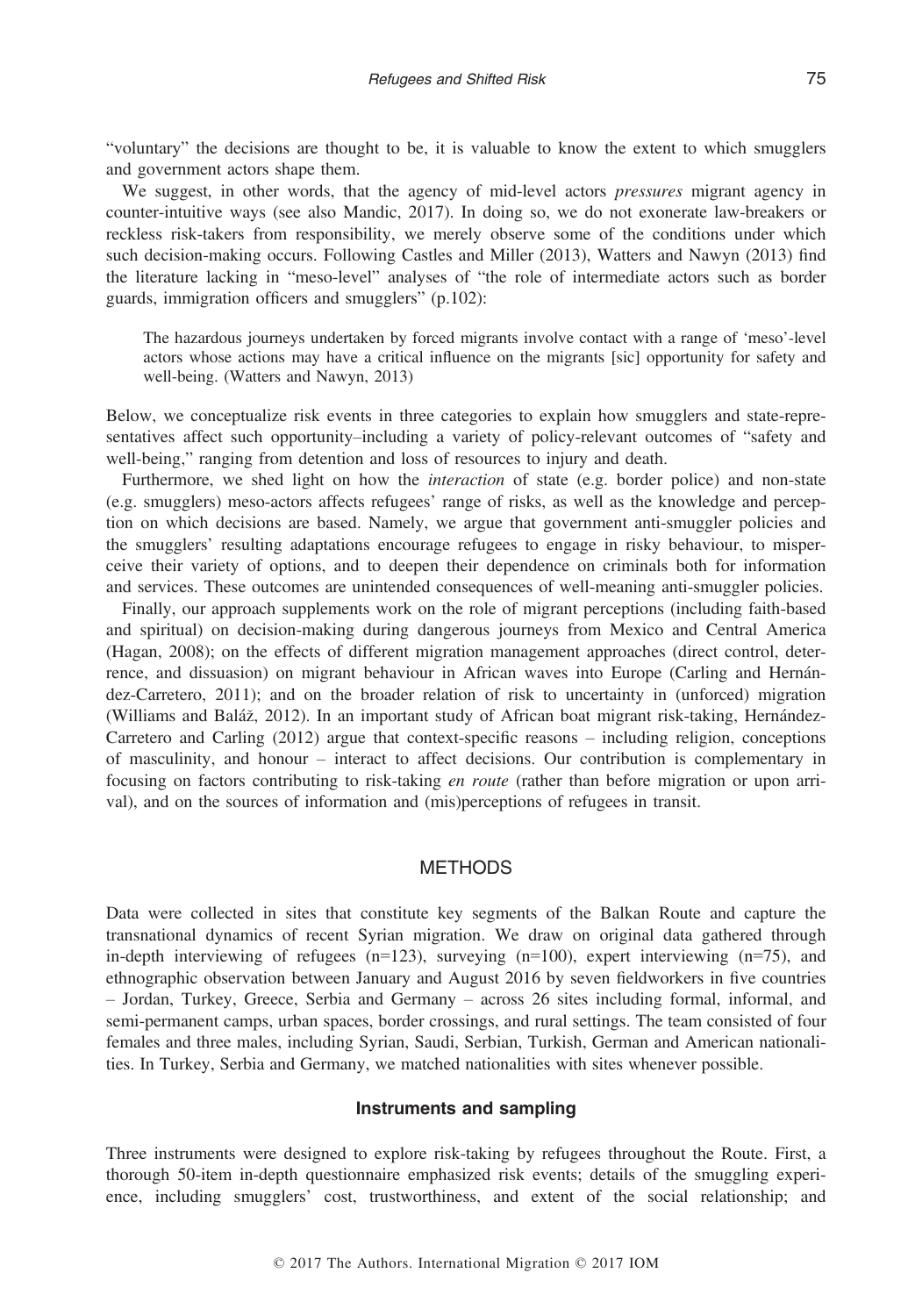interactions and perceptions of security and border policies and personnel. Second, a structured, 18 item survey was administered to one hundred Syrian refugees (n=100), and covered quantifiable data including migration dates, costs and circumstances; major events *en route* including deportations, forced returns, deceptions and forced separations; and means of finding a smuggler and evaluations of the smuggling experience. Third, researchers conducted ethnographic fieldwork in 26 refugee sites, selected to maximize the demographic variety of Syrians residing or congregating. The in-depth interviews were our primary instrument, with the surveys and ethnographies complementing the rich texture of the longer conversations.

In pre-screening conversations, we excluded minors and were prepared to exclude cases of severe trauma by training researchers to recognize trauma symptoms, needs, and concerns of vulnerable populations using techniques from the World Health Organization's (WHO) "Psychological first aid: Facilitator's manual for orienting field workers" (WHO 2011) and the National Institute of Health (NIH). Researchers also underwent intensive two-week trainings at Harvard University on dealing with sensitive populations, medical and psychological emergencies, and security protocols in each country. We did not encounter any severe trauma respondents to exclude. All respondents signed a consent form and were debriefed after interviews.

We stressed how critical it was for each researcher to reflect on one's ethnicity, nationality, gender and age in positioning oneself to respondents. Four fieldworkers were fluent in Syrian Arabic dialects, while the remaining three were accompanied by interpreters who were also trained in interview techniques and methodology: 112 in-depth interviews were conducted in Arabic, 9 in English, and 2 in German. Interviewers were allowed unique access relative to government-funded or aid organization studies due to their academic position, and were thus able to openly discuss sensitive or taboo topics including the use of smugglers, attitudes toward security personnel, and causes of perceived risk. To our surprise, respondents were eager to discuss smuggling.

Respondents recounted in detail major decision-making processes and risk events at each step of their journey. To overcome the respondents' fear and suspicion, researchers recruited informants following standard techniques for chain referral sampling of sensitive populations (Waldorf and Biernacki, 1981). Informants were recruited for their knowledge of the field, confidence among potential respondents, and access to sites. During analysis, the position of the researcher and the context of both the interviewee and the site were considered. Gender sensitivities in the field were addressed as follows: (1) female interviewers with salient Arab identity markers almost exclusively interviewed female respondents; and (2) in the rare instances when male interviewers interacted with female respondents, female interlocutors were also present.

## Site selection

The sites within the five countries comprise the Balkan Route that closed in early March 2016, the main path of Syrian forced migration. Germany is a destination country; the rest are bridge countries. We treat Jordan as an early segment of the Route, since approximately 20,000 Syrians joined the Route from Jordan, and some 500,000 more are projected to depart for Europe if they are unable to find jobs in Jordan (Danish Refugee Council, 2016). Respondents were Syrian men and women who fled since 2011, regardless of legal status. None were themselves smugglers. The bulk of the narrated migratory experiences either occurred after March 2016, or included experiences both before and after the Route closing.

Given the diversity of sites and their constituencies, we sought to diversify site selection, ranging from highly regulated camps to urban neighbourhoods (see Table 1).<sup>1</sup> Sites within each country were selected bearing the following variables in mind:

- Gender ratios, and access to female respondents;
- Economic and legal status;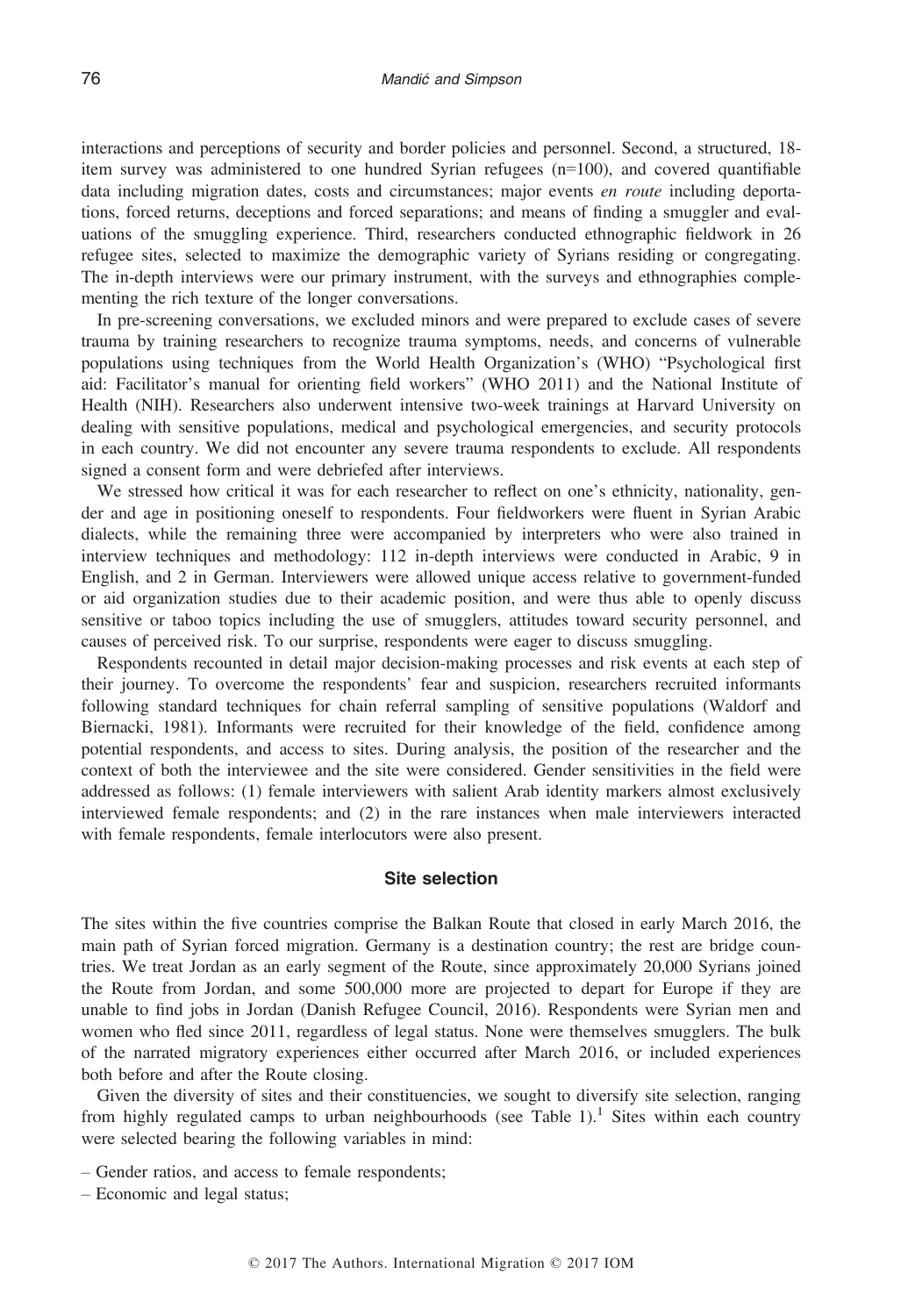– I-

| ۱ |  |
|---|--|
| í |  |

| Country | Research Sites                                                                                                                                                                                                                | Expert Interviews (Role/<br>expertise)                                                                                                                                                                   | Informants (Main<br>guidance criteria)                                         | Female         | Male           | <b>TOTAL</b>  |
|---------|-------------------------------------------------------------------------------------------------------------------------------------------------------------------------------------------------------------------------------|----------------------------------------------------------------------------------------------------------------------------------------------------------------------------------------------------------|--------------------------------------------------------------------------------|----------------|----------------|---------------|
| Jordan  | City; Za'atari Camp; Azraq Camp;<br>and University of Jordan, 3rd Cir-<br>Amman's Sweilah, Sports City,<br>Rural Mafraq; Mafraq City; Irbid<br>cle, and 7 <sup>th</sup> Circle neighbour-<br>Salt<br>hoods; Zarqa;            | security personnel, local Jor-<br>IO (UNHCR representatives,<br>LO representatives, policy<br>researchers, aid workers,<br>danians in Syrian-dense<br>neighbourhoods)                                    | 5 (Gender, socioeco-<br>nomic status)                                          | $\overline{1}$ | $\overline{4}$ | 5             |
| Turkey  | Sultanbeyli munic-<br>ipalities in Istanbul; Konak and<br>Sokak in Izmir; Manisa; Dikili;<br>Ankara; Fatih &<br>Ayvalik                                                                                                       | 9 (aid workers, municipal gov-<br>Ministry of Interior representa-<br>tive, UNHCR representatives,<br>policy researchers and Turks<br>in Syrian dense neighbour-<br>ernment representatives, a<br>hoods) | socioeconomic status)<br>5 (General access,                                    | ო              | N              | $\frac{1}{2}$ |
| Greece  | & Platia Victoria neighbourhoods;<br>Camps, Elliniko, Omonia Square<br>Lesvos' Moria camp; Athens' Pir-<br>Oraiokastro, Stratopedo Anag-<br>Sakaramangas Camp; three<br>Thessaloniki Camps Softex,<br>aeus Port & Skaramangas | Greeks in Syrian-dense neigh-<br>with Syrians for extended per-<br>migrants sharing camp space<br>an IOM representative, local<br>5 (aid workers, Greek police,<br>bourhoods, non-Syrian<br>ଟ୍ରି         | nal Syrian background)<br>stay in Greece, regio-<br>11 (Gender, length of      | $\frac{4}{4}$  | $\overline{1}$ | 5             |
| Serbia  | Belgrade "Afghan<br>Horgoš, Subotica, Kelebija; Dim-<br>nostopoulou, Diovata)<br>Preševo Camp;<br>itrovgrad<br>Park":                                                                                                         | 17 (policy researchers, UNHCR<br>with jurisdiction over refugees,<br>aid workers, Security Service<br>public relations spokesman,<br>Deputy Minister in Ministry<br>official)                            | 4 (Gender, socioeco-<br>nomic status)                                          | $\frac{6}{1}$  | 15             | 5             |
| Germany | Dortmund; Hamburg; Wiesbaden,<br>Berlin; Dusseldorf's Fluchtlingsun-<br>terkunft Borbecker Stase Camp;<br>Mainz, Castrop-Rauxel; Wilkom-                                                                                      | politicians, policy researchers,<br>6 (aid workers, local and state<br>local Germans in Syrian-<br>dense neighbourhoods)                                                                                 | socioeconomic status,<br>length of stay in Ger-<br>3 (General access,<br>many) | $\frac{1}{2}$  | $\frac{1}{2}$  | 20            |
| Total   | men, Falkansee, Kassel;                                                                                                                                                                                                       |                                                                                                                                                                                                          |                                                                                |                |                | 123           |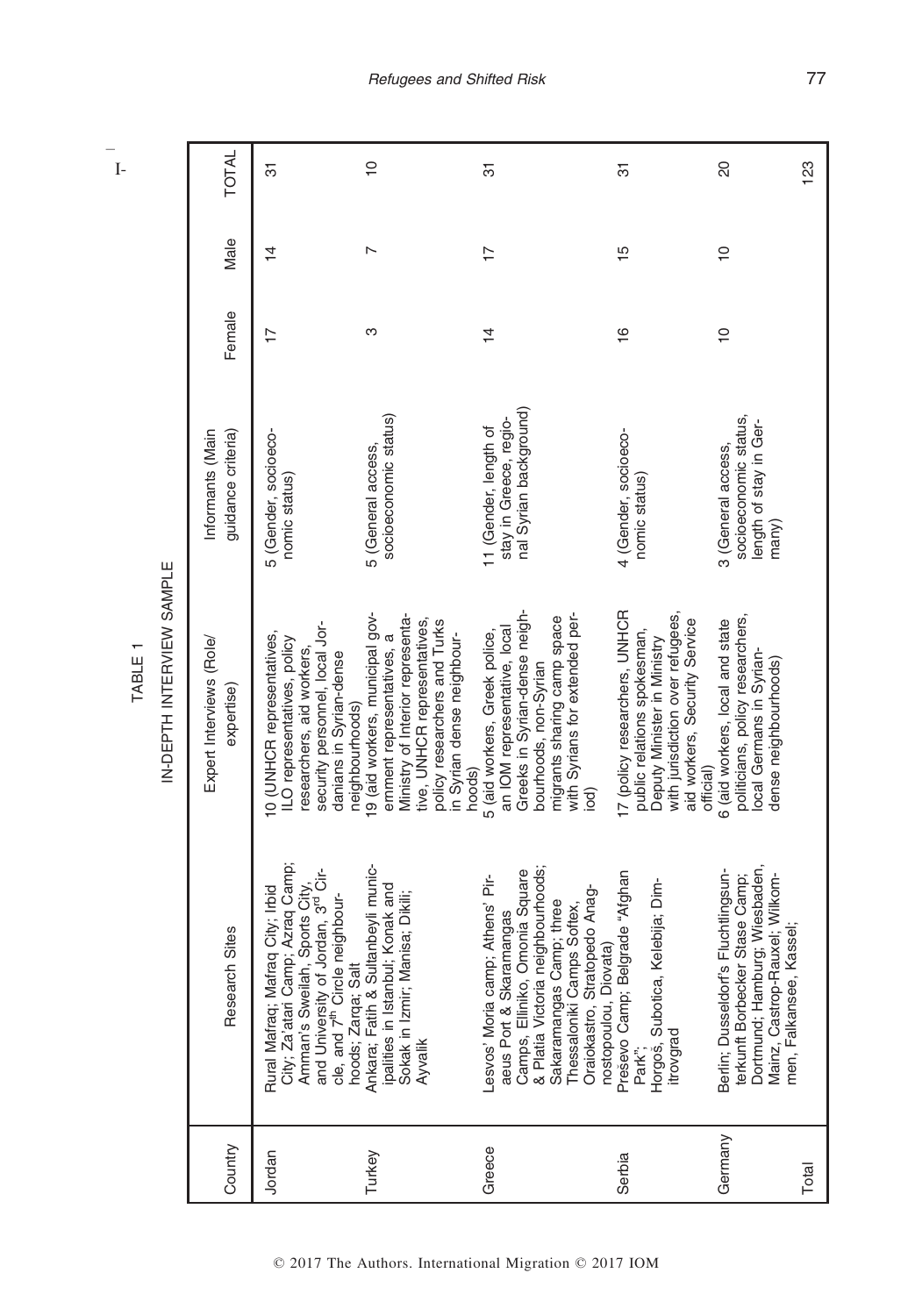nhabitants' average duration of stay in the country, and likelihood of further migration;

- Level of military/police/government/NGO regulation;
- Ethnic/national diversity, and intra-Syrian regional diversity;
- Proximity to known smugglers and illegal routes;

To ascertain whether the given cities, camps, settlements, neighbourhoods, etc. were highly skewed in any of these regards, researchers developed relations with local residents and conducted 75 interviews with experts in government, Non-Governmental Organizations (NGOs) or International Non-Governmental Organizations (INGO) sectors working on the refugee crisis. For example, in the Greece subsample, researchers discovered from experts that the Omonia Square neighbourhood of Athens had predominantly recent arrivals still in transit, so we pursued Athens' Elliniko Camp, where migrants had been stationary for a longer period. Similarly, ethnography and expert interviews revealed Bristol Park in Belgrade was primarily populated by single, middle-aged male refugees, while Ciglana Camp in Subotica on the Hungary-Serbia border had a larger population of women and families: sampling was thus balanced across both sites.

Analysis was informed by a range of conditions of each interview including differences between camp and non-camp settings, distance from Syria, presence or absence of aid organization and government representatives, diversity of migrants at each site, interview language, whether or not the refugee was still in transit, recent events like border closures, and the relative safety of the interview site. Each respondent's narrative was considered an equally valuable independent observation regardless of how far they had moved on the Route. The similarities and differences of each country and site were considered allowing interviews to supplement each other and provide a transnational perspective on Balkan Route experiences.

# A note on credibility

Our fieldwork confirmed that criminal smuggling operations often include refugees and other migrants who act as low-level pilots or escorts as well as mid-level recruiters, guides and coordinators of migrant smuggling. Our sample did not include respondents who reported such roles. Fieldworkers encountered such cases outside the sample, and several respondents reported acquaintances or travelling companions playing such roles: piloting boats for money or volunteering to recruit or operate for the smuggler. Our sample, however, includes only the criminals' customers.

Credibility assessments of refugee narratives are notoriously problematic. But the consensus not only in qualitative research but also in certain legal frameworks (Millbank, 2009) is that inconsistencies and exaggerations do not necessarily invalidate refugee testimonies. Rather, they are normal given familiar habits of denial and avoidance among traumatized constituencies. It is therefore very probable that refugee respondents underreported risk events. We nevertheless excluded from our data contradictory, unrealistic or manipulative recollections of migratory experiences. This includes recollections that changed after follow-up questions about who was behind risk events (e.g. if respondents appeared to "exonerate" themselves by changing their story when asked to specify who decided to hire a smuggler).

# **RESULTS**

Our central finding is that government-induced risk events and shifted risk events, by which government anti-smuggler policy harms refugees, are much more frequent causes of harm than smuggler-induced risk events. Much of what states do in repressing smugglers shifts risk to the refugees as a harmful, often lethal, unintended consequence. In some cases, this shifted risk is a deliberate,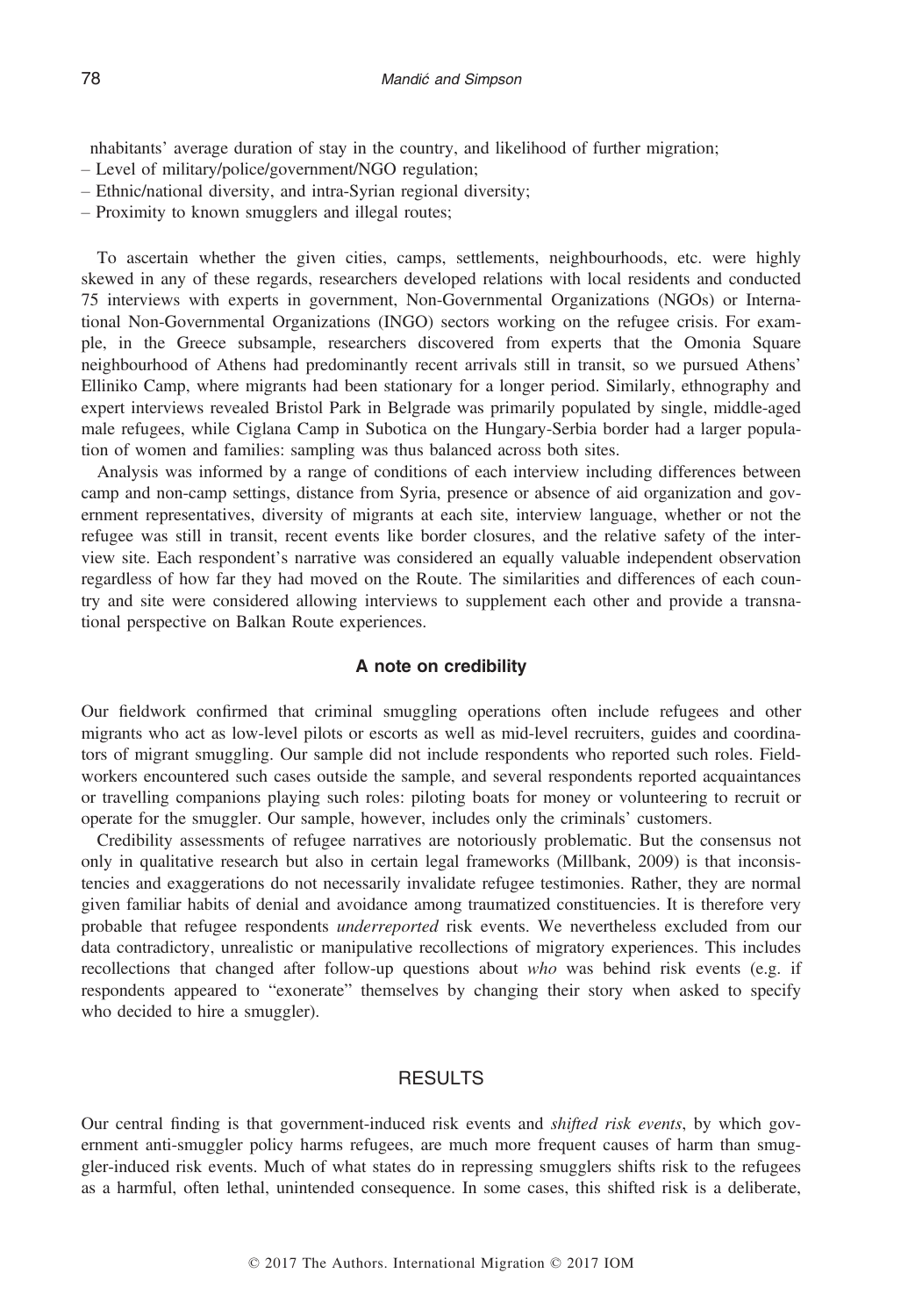if unspoken, intention of anti-migrant policies that are portrayed as anti-smuggler policies. Furthermore, smugglers play a central role not merely as black market service providers, but as trusted sources of information and guidance inducing risky migratory decisions.

## Risk events

In-depth interviews documented 409 risk events, experiences that signified a risk to the security, health, well-being or life of the respondent (witnessed risk events experienced by others, including family travelling companions, were excluded). Following Durand and Massey's methodology for cataloguing migrant experiences for the Mexico Migration Project (Durand and Massey 2004, p.3- 6), we coded reported behaviours en route (i.e. after the first internal migration within Syria and before arrival in Germany, when applicable) and compiled an individual migratory history for each respondent. For each event on the compilation, we noted what the outcome was (e.g. injury), where and when it happened, and–if either a smuggler or government representative was involved–the circumstances leading up to the event. Risk events were reported migratory experiences bounded temporally to a single day (usually a single hour). We did not treat prolonged detention as multiple risk events, for example; nor did we code an arrest immediately followed by deportation as multiple risk events.

The catalogue of risk events included: violent incidents, arrests, detentions, deportations, forceful separations, injuries, theft of urgently needed resources or documents, hospitalizations, and being involuntarily sent into war or other life-threatening situations. We included all apparent instances of law breaking, whether by the refugees themselves (e.g. illegal border crossing) or by state officials (e.g. border police beating respondents). We conservatively excluded events inside Syria itself: hunger, weather-related difficulties, disease, abuse by non-state and non-smuggler actors (e.g. abuse and fraud by private citizens), inconsequential migration setbacks, and testimonies with apparent contradictions. Likewise, risk events due to pre-migratory conditions, not caused but catalysed by experiences en route (e.g. pre-existing injuries exacerbated by a boat ride), were excluded. Table 2 categorizes the risk events, an exhaustive count of policy-relevant experiences that characterize respondents' journeys.

Our operationalization of risk events draws on standard practice of cataloguing comparable "trauma events" with instruments such as the Harvard Trauma Questionnaire (for an application to refugees in transit on the Balkan Route, see Vukčević, Momirović & Purić, 2016). Such coding routinely distinguishes between "smuggler" and "police" trauma events, but without contextualization or attention to second-order effects of anti-smuggler policy (Vukcevic, Dobric & Puric, 2014; 54-66). Our risk event cataloguing is analogous but narrower: we focus on experiences that (a) involved risk-taking behaviour on the part of the migrant; (b) were temporally bounded; (c) had a

|              | Government-Induced<br><b>Risk Events</b> | Smuggler-Induced<br><b>Risk Events</b> | Shifted<br><b>Risk Event</b> | <b>TOTAL</b> |
|--------------|------------------------------------------|----------------------------------------|------------------------------|--------------|
| Jordan       | 41                                       | 13                                     | 38                           | 92           |
| Turkey       |                                          | 4                                      | 10                           | 21           |
| Greece       | 55                                       | 38                                     | 64                           | 157          |
| Serbia       | 26                                       | 17                                     | 42                           | 85           |
| Germany      | 25                                       | 15                                     | 14                           | 54           |
| <b>TOTAL</b> | 154                                      | 87                                     | 168                          | 409          |

|--|

RISK EVENT COUNT, CODED FROM INTERVIEWS (N=123)

Source: Interview data.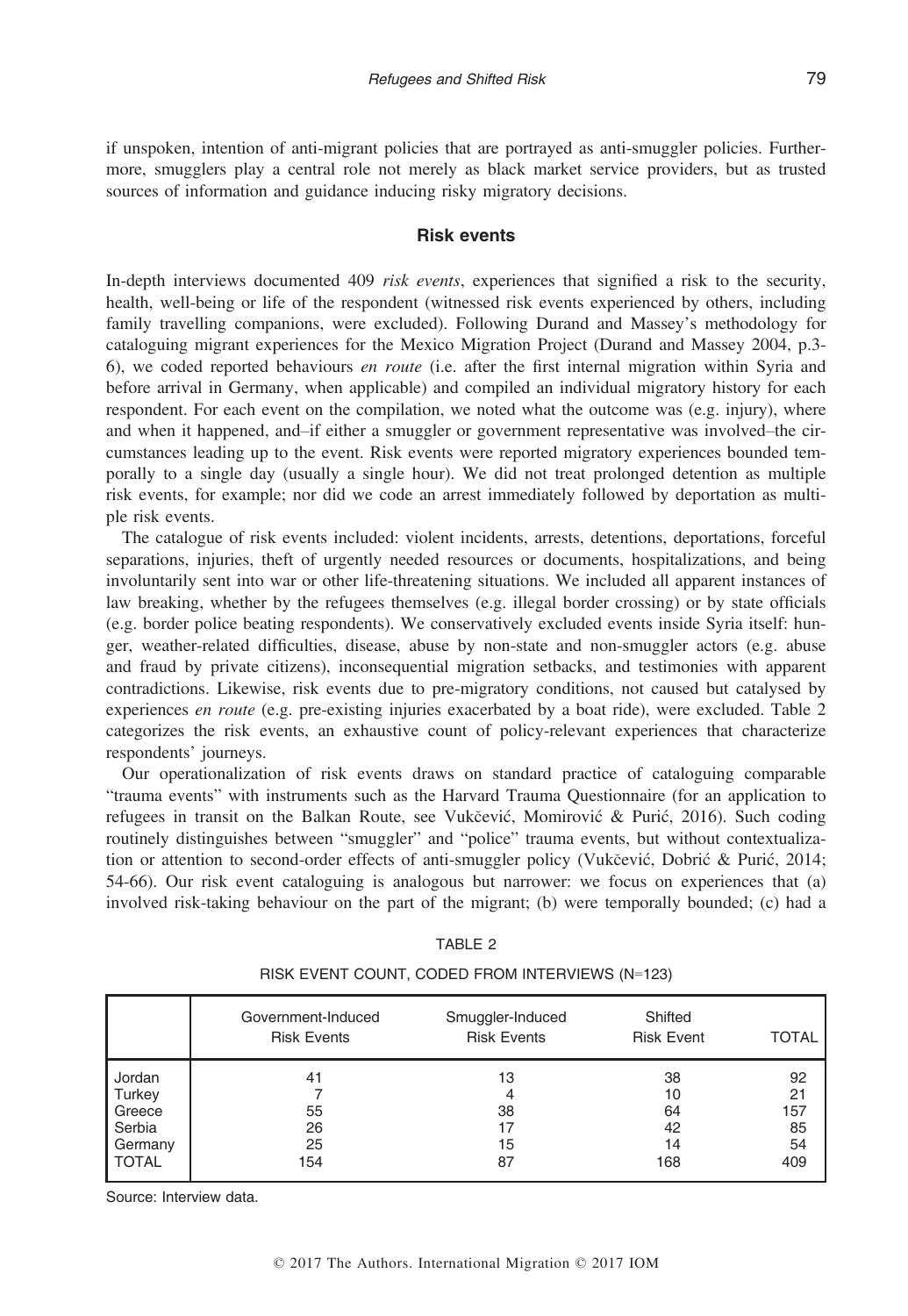salient connection to smugglers, government policies, or both; and (d) were overt behavioural occurrences and activities, not subjective experiences. Respectively, examples of cases that were thereby excluded include: (a) disease; (b) prolonged lack of food or water; (c) migrant-on-migrant injury or hostility from the local civilian population; (d) suicidal contemplation and other traumatic symptoms. Finally, our in-depth interview method allowed for much greater nuance and contextualization of "risk events" than standard survey instruments allow for "trauma events."

We proceed to code the risk events into three distinct categories:

- 1) Government-induced risk events, when the experience was primarily due to government policy, as when a border patrol officer deports refugees to a more dangerous site than where they previously were, or when a soldier confiscates their money before detaining them.
- 2) Smuggler-induced risk events, when the experience is primarily due to smuggler acts, as when a trafficker deceives them over prices or conditions, or coerces them into staying at a safe house at gunpoint.
- 3) Shifted risk events, when the experience is a result of government repression or policy against smugglers which in practice puts the refugees at risk, as when a smuggler puts migrants on boats without pilots, or when police arrest refugees misidentified as smugglers.

The third category – of shifted risk events – was crucial and prevalent. These were unintended consequences of anti-smuggler repression. A total of 168 shifted-risk events outnumbered both government- and smuggler-induced risk events (154 and 87, respectively). In all but one country sub-sample (Germany), shifted risk events outnumbered smuggler-induced risk events: by more than double in Jordan, Turkey and Serbia. Remarkably, even in Jordan – where migration was restricted across the Syria-Jordan border and had relatively less smuggler repression – the risk events caused by antismuggler measures (38) were almost as frequent as government-induced risk events (41). This is largely due to repression of smuggling in and out of Jordanian refugee camps, or between them.

Qualitatively, the shifted-risk events were as risky as and often riskier than the other two categories. Frequent examples included: being deported (from Turkey or Jordan) back to Syria for engaging a smuggler; taking circuitous deadly routes instead of safe ones in order to avoid police patrols; massive spikes (by factors of 100) in prices due to increased government crackdown on smugglers, resulting in forced family separations where only one family member could afford to continue travelling; being arrested for suspected smuggling, including during legal crossings; and avoidance of urgently-needed medical attention for fear of being misidentified as a smuggler and detained.

## Shifting risk to refugees: the consequences of smuggler repression

The single most deadly shifted risk category was unaccompanied illegal migration by boats without pilots, vehicles without smuggler guides, and on foot. As government repression of smugglers is perceived (accurately or not) to increase, smugglers avoid arrest by letting refugees migrate alone, or with an untrained driver or guide. Over two dozen respondents had near-death experiences because smugglers declined to accompany them. This was most notable on the Mediterranean, where government policies induced smugglers to use cheaper boats and unreliable engines (for one-way trips), without pilots or guides, late at night via untested routes. This resulted in confusion, pierced blow-up boats, dead engines, drifting at sea, severe cold and near drowning.

On land, refugees seeking to leave Greece and Serbia were often directed to walk alone for hundreds of kilometres without guidance. Border crossings where smuggler repression was highest (e.g. Serbia-Hungary) accounted for deadlier risks than crossings where repression was relatively weaker (e.g. pre-border closure Syria-Jordan). One respondent reported making the same illegal crossing from Macedonia into Serbia twice: first, without a smuggler guide (resulting in beatings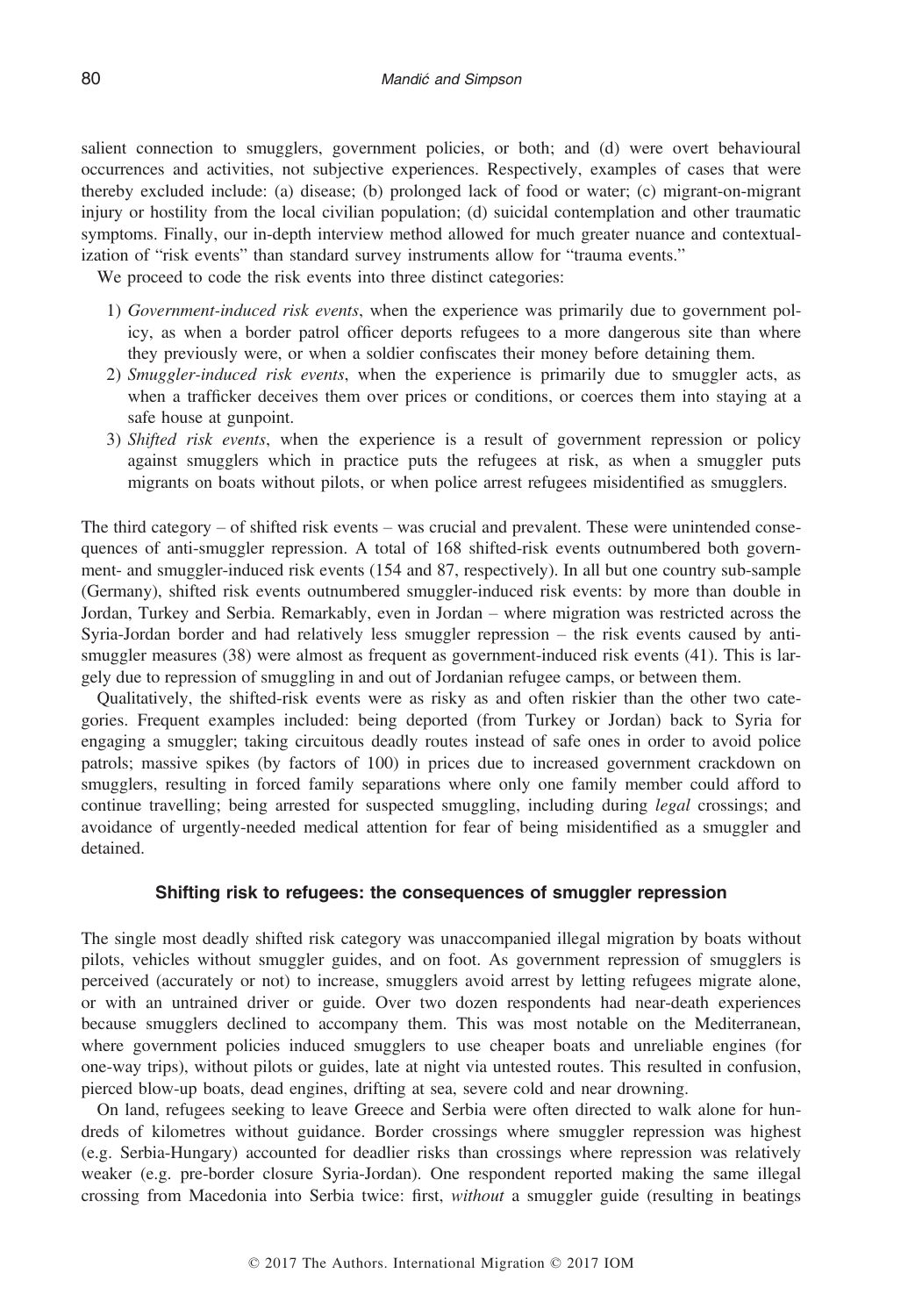and police robbery before deportation), then after government repression of smugglers temporarily subsided, with a smuggler guide on the same path (resulting in successful crossing).

Several other respondents reported their smugglers choosing to camp for the night in forests, resulting in harm inflicted by rural vigilantes targeting migrants – such as in Bulgaria or Hungary – and other risks including wild animals or injuries sustained from extensive walking on rough terrain in the dark. Multiple respondents reported health problems ranging from flu symptoms to dehydration to poisonous insect bites that went unreported and untreated due to fear of repercussions from security personnel. One respondent in Belgrade, Serbia, reported an elderly female in his travelling group who went against guidance from their smuggler and the travelling group in order to turn herself in at a police station so she could receive medical treatment for flu-like symptoms, calorie-deficiency, dehydration, and exhaustion. Her decision may have saved her life, but resulted in the group being detained in Hungary and returned to Serbia. Another respondent described her daughter being taken by her smuggler: she chose not to report the incident to police for fear of being deported because of her contact with smugglers. As a result she was permanently separated from her daughter, but hoped to re-join her later on the migrant route.

In sum, a significant subset of risk events was the unintended consequences of policies aimed at smugglers. Whether these policies were genuinely aimed at countering smuggling and trafficking or simply public relations masks for policies aimed fundamentally at deterring migration, the outcome of shifted risk to affect refugees is in evidence. Bluntly put: we must begin to think of anti-smuggler policies as a rejection of Europe's proclaimed humanitarian responsibilities, not a tool for protecting smugglers as is publically decried (IOM, 2014).

# The role of smugglers: cost, trust and guidance

Figure 2 presents a troubling finding for policymakers. Comparing refugees who had vulnerable travelling companions (children or elderly, non-exclusive) with those travelling without vulnerable individuals, we see that smugglers benefit disproportionately from travelling units with at least one minor or one companion over 65. While respondents without vulnerable travelling companions paid 1,385 Euros on average per segment of journey, those with children paid 1,760 Euros and those with elderly paid as high as  $2,156$  Euros. More importantly, it seems that refugees in this category (which is presumably less likely to pose a security risk) are willing and able to spend much more





Notes: Cost responses converted from USD, Syrian Pounds, Jordanian Dinars, etc. Segment of journey refers to discrete smuggling trip that either had unique transportation means (bus, van, boat) or unique smuggler organization or was preceded/followed by prolonged immobility before or after other smuggling trips.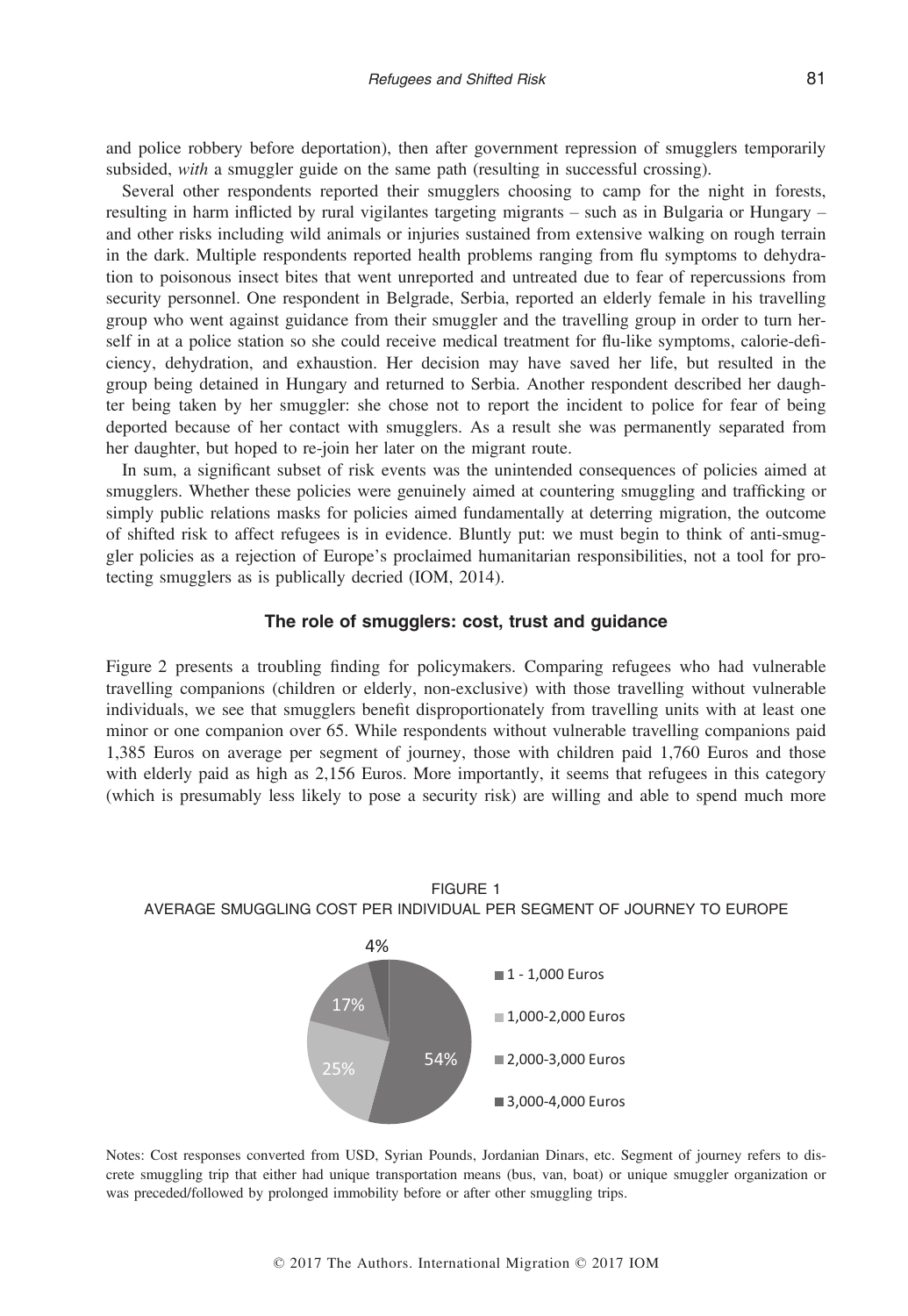money on smugglers than single military-age men, a category widely associated (for good reason or not) with security risk. Figure 1

In contrast to border security practice, which often conflates smugglers and traffickers, the smugglers interacting with our respondents were primarily not traffickers. Trafficking – operationalized as any prolonged social relationship with the smuggler involving coercion, deception or any nonmonetary compensation for services – was rare. As Table 3 notes, only 7.9 per cent of survey respondents reported being asked by smugglers to engage in any labour before or after a voyage. Furthermore, reported trafficking experiences were *relatively* non-coercive. The coercive ones were nonviolent: theft, using indirect routes to increase costs, cheating migrants financially during the journey, failing to keep promises on dates and routes, threatening to turn them around mid-journey, and misrepresenting conditions of travel. The most common trafficking abuses were deceptions over life vests and bus or boat capacity. The exceptions (notably, a kidnapping of a respondent's daughter by the smuggler, and a forced detention at gunpoint) were rare indeed.

Equating trafficking and smuggling – as government policies sometimes do – is highly misleading. The overwhelming majority of smuggler activities in our data involve minor deception and coercion, no long-term relationship beyond the immediate money-for-transit exchange, and nonviolent, non-lethal risks. Indeed, more survey respondents reported experiencing deception at the hands of police, soldiers and other government officials (36.6%) than at the hands of smugglers (26.8%). Further, more respondents reported being forcefully separated from family or travelling companions by government officials (17.6%) than by smugglers (12.2%).

Finally, respondents overwhelmingly rated their criminal service-providers highly and expressed considerable sympathy, trust and identification with smugglers. In-depth interviewing asked about smuggler experience in terms of honesty, prices, service delivery, and ability to manage safety. In the survey, 73.7 per cent were "very satisfied" with their experience with the smuggler, only 5 per cent were "dissatisfied" and 11.4 per cent "very dissatisfied." Several respondents on the 1-5 scale of smuggler satisfaction indicated "10." Several of those indicating "1" clarified that it referred to their Greece-Turkey smuggler, while the smugglers for subsequent legs of their journey deserved "5." Figure 3



# FIGURE 2 AVERAGE SMUGGLING COST PER INDIVIDUAL PER SEGMENT OF JOURNEY TO EUROPE WITH AND WITHOUT VULNERABLE TRAVELING COMPANIONS

Notes: Cost responses converted from USD, Syrian Pounds, Jordanian Dinars, etc. Segment of journey refers to discrete smuggling trip that either had unique transportation means (bus, van, boat) or unique smuggler organization or was preceded/followed by prolonged immobility before or after other smuggling trips.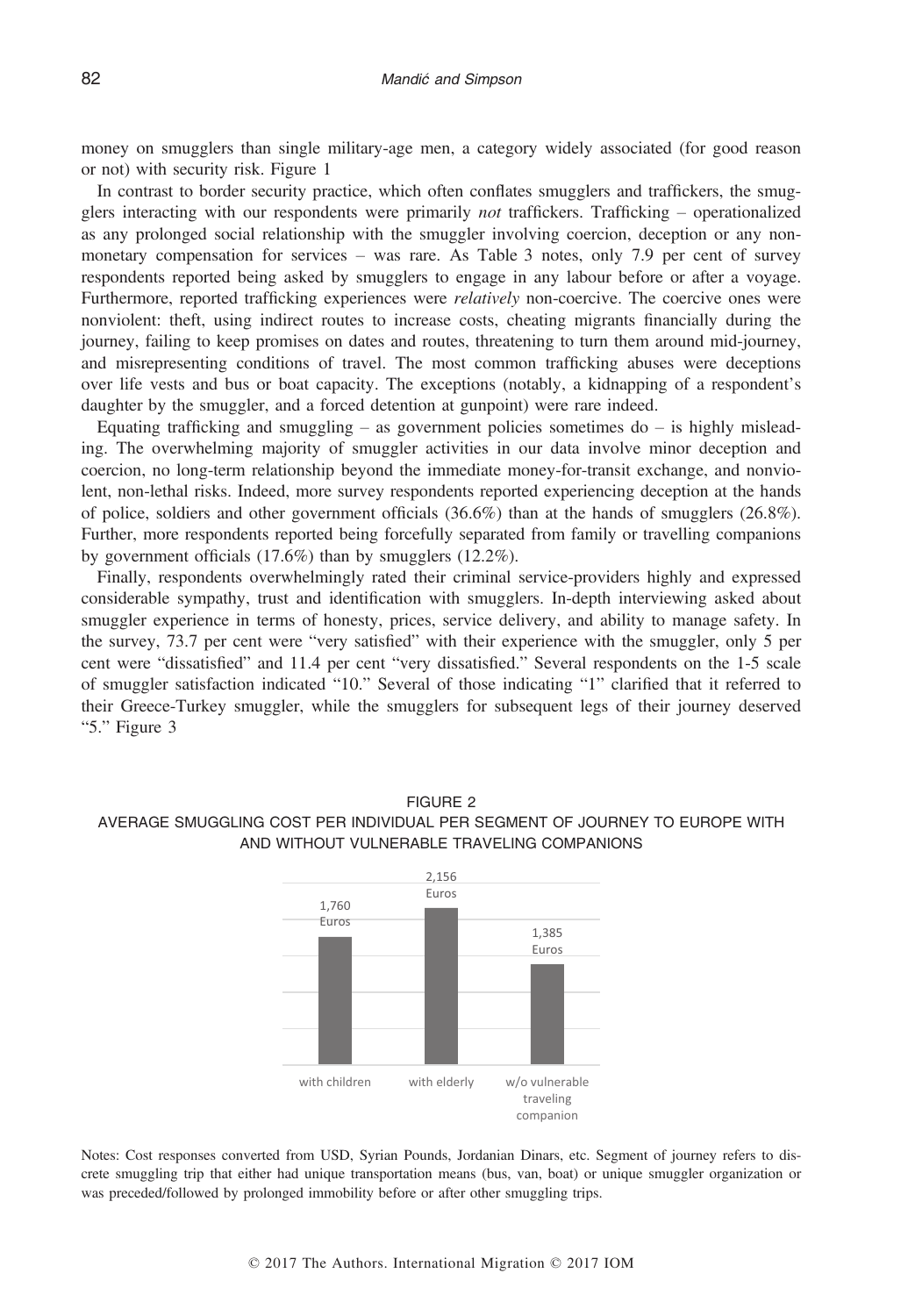## TABLE 3

## TRAFFICKING, RISK AND MAJOR EVENTS

|                                                                                 | "Yes" Response<br>Percentage |
|---------------------------------------------------------------------------------|------------------------------|
| Did the Smuggler Ask You to Engage in Any Labour                                | 7.9%                         |
| Before or After Your Trip?<br>Did you experience [the following] while crossing |                              |
| borders on your journey?                                                        |                              |
| Forced Detention (Being held somewhere against your will)                       | 48.8%                        |
| Forced Return (Being returned across a border after crossing it)                | 46.3%                        |
| Did you experience deception at the hands of [the following]?                   |                              |
| By Smuggler (Smuggler gave you false information                                | 26.8%                        |
| about where you are, where you are going,                                       |                              |
| or anything important to your movement)                                         |                              |
| By police, soldiers, any government officials                                   | 36.6%                        |
| (Some policeman, soldier or government official gave                            |                              |
| you false information about where you are,                                      |                              |
| where you are going, or anything important to your movement)                    |                              |
| Did you experience forced separation                                            |                              |
| By Smuggler (Being separated from family or traveling                           | 12.2%                        |
| companions against your will)                                                   |                              |
| By Government Official (Being separated from family or                          | 17.6%                        |
| traveling companions against your will)                                         |                              |

Note: Response formats were Y/N Source: Survey data.

Smugglers are indispensable "middle men" in maintaining and perpetuating migrant networks and social capital. Finances aside, smugglers are crucial sources of information and guidance towards risky migratory events. Interview respondents trusted smugglers far more than government representatives, a product of experiencing more traumatic events at the hands of the latter, such as being detained, forcibly returned, or beaten. To attempt to navigate the uncertainty pertaining to risk along the Route, refugees based major decisions about crossing borders or moving within a bridge country on information and guidance from smugglers, not government representatives. Such advice is often not disinterested or accurate, but Syrians act on it for lack of alternatives.

A pernicious example of smugglers acting as de facto information bureaux concerns bordercrossing alternatives. Refugees typically have several border options for illegal migration to their destination country. Smugglers routinely encourage them to make irrational choices in this regard. Drawing solely on smugglers' information, respondents took unnecessary, careless risks to legal status, health and life because of mistaken evaluations of which border is safer to cross or what legal crossing requires. The Hungarian-Serbian border, for instance, was notoriously the most militarized in Europe: respondents were robbed, beaten, attacked by watchdogs and told to memorize the name of the country so as not to return, before being sent back to Serbia. Yet refugees consistently preferred attempting crossing there instead of the far safer and less conspicuous crossings at the Serbia-Croatia border because of smuggler information that it was a preferable option. According to an authoritative UNHCR expert interview, smugglers profit from such behaviour because they can double-charge returnees for repeated attempts.

## Risk misperception

A recurring theme of the in-depth interview testimonies regarding risk events was a pervasive sense of confusion regarding unstable and inconsistent border policies along the Route. Refugees regularly undertook risk based on obsolete, inaccurate or partial information and rumours from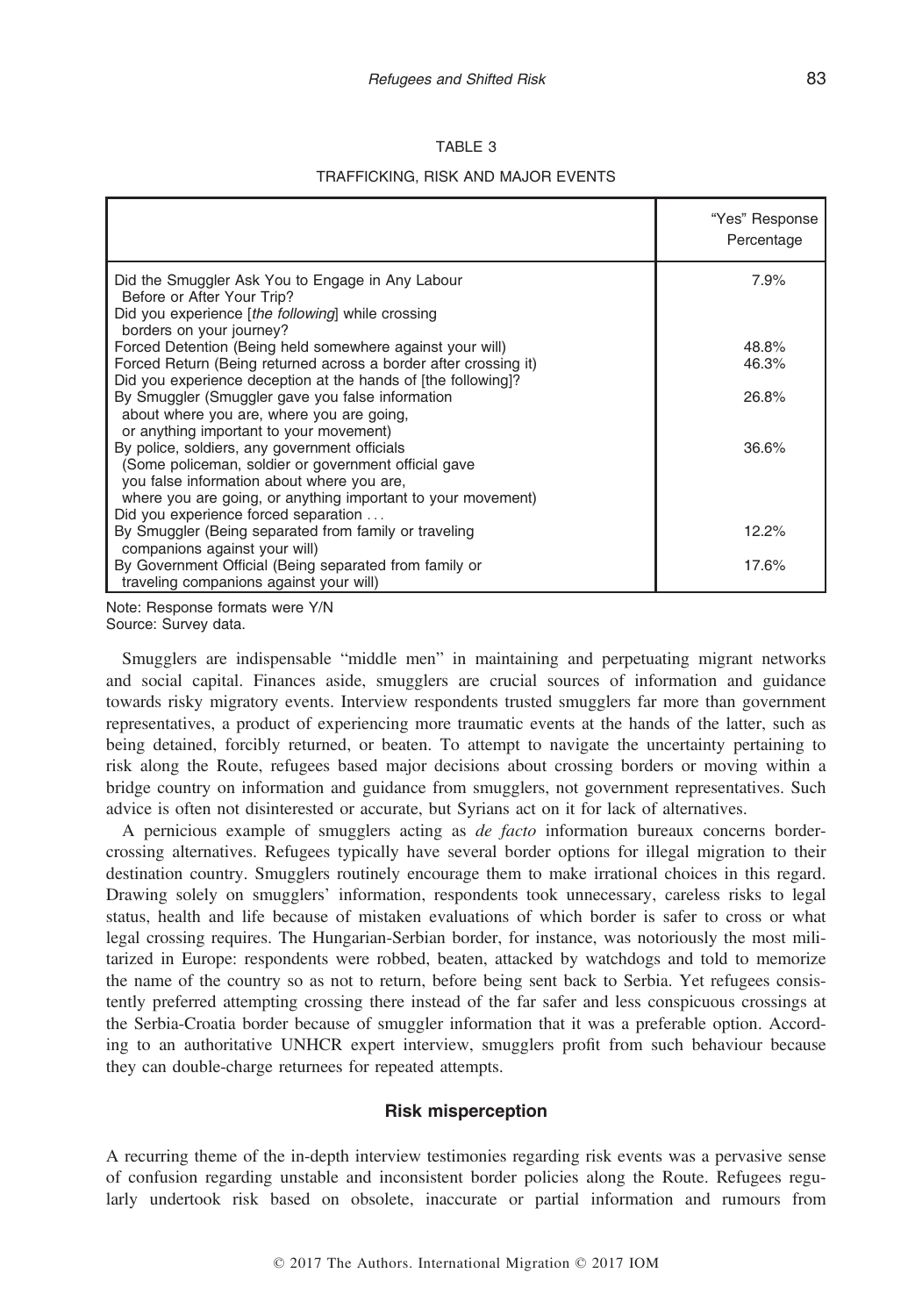



**"On a Scale of 1 (very dissatisfied) to 5 (very satisfied), how satisfied were you with your smuggler?"**

Note: Several respondents (whose responses were included here) took the opportunity to evaluate two separate smugglers, recording a "1" but noting their satisfaction with the subsequent smuggler. Source: Survey data.

smugglers, recruiters, drivers, pilots, restaurant owners, other migrants and exploitative locals in bridge countries. The relative distrust of information from government sources was notable compared to the weight given to smuggler advice.

Refugees often recognized their own ignorance, trusting that smugglers had better situational awareness and would make proper migration choices on their behalf. For example, a refugee in Serbia planning to proceed to Hungary perceived the border crossing's risk by drawing on social media postings from migrants who had travelled on this path several weeks earlier. However, after hearing that new border closures on this path had made these accounts obsolete, the respondent instead trusted the more up to date guidance of smugglers he encountered in Belgrade. The greater the anxiety, it seemed, the greater the panicked reliance on smugglers who in turn suggested urgent movement for a price "before it's too late." In other instances, by luck refugees passed through a border undisturbed due to limited security personnel – they then passed along information about the supposed safety of that crossing and recommended a smuggler. Those following in their footsteps were then surprised to encounter heavy police presence at that crossing. Smugglers, for their part, encouraged their customers' misperceptions when profit was at stake.

Furthermore, respondents reported convoluted movements that made an accurate perception of risk even more difficult. Most migratory journeys were not linear: they included internal migration within states (between camps, parks, towns, cities, border crossings); backwards migration along the Route (to re-join family or fellow travellers); and lateral movements to other transit countries (e.g. to Bulgaria and back) based on beliefs – mostly inaccurate – that those countries would be more permissive. Refugees even reported experiencing different risks at the same points because border patrols, camp management, and NGO aid administration would erratically change both their de jure policies and their *de facto* willingness to implement those policies over time. Across countries, many policies were indistinguishable.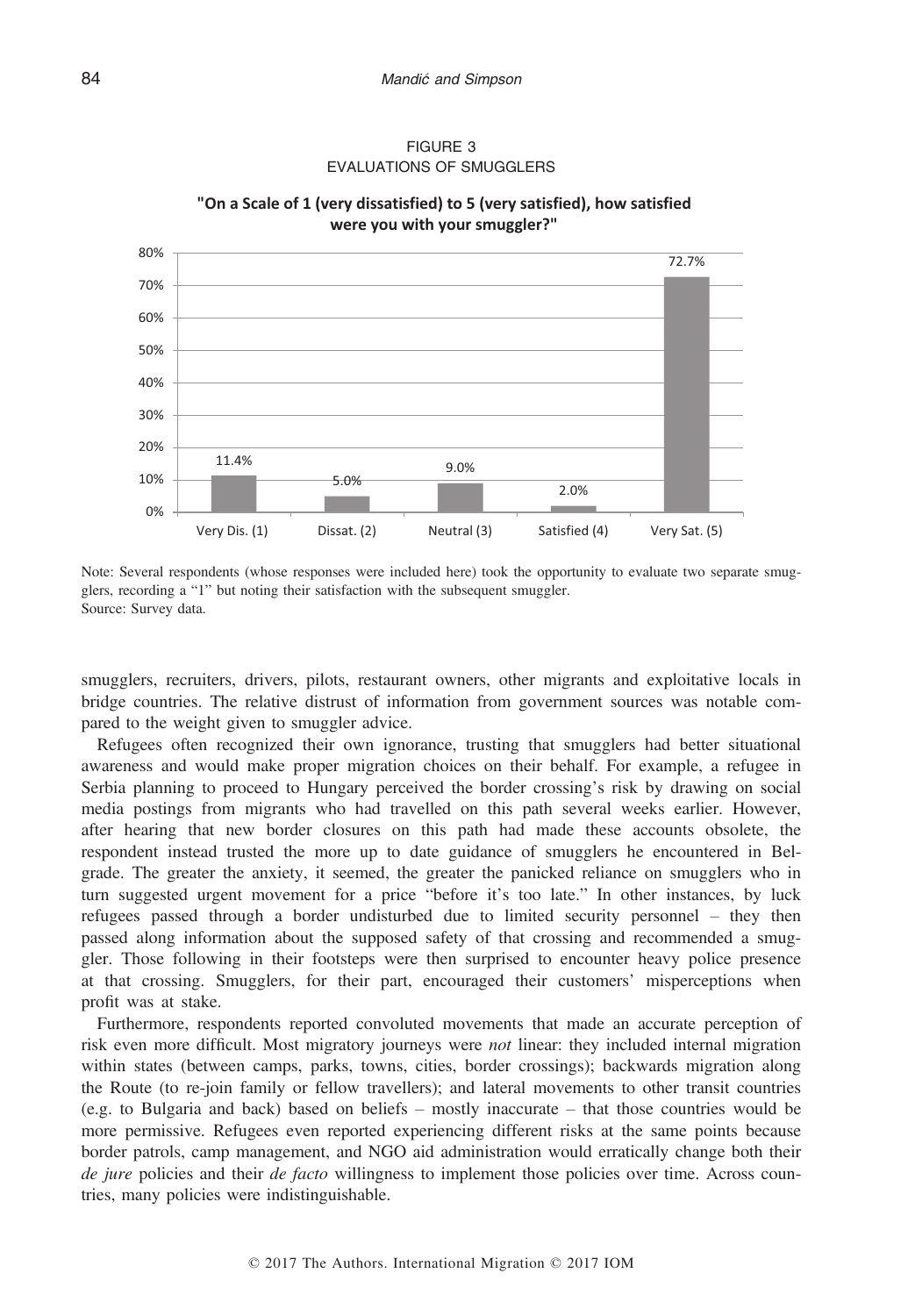Accordingly, risk events were not exclusively experienced at international border crossings, but significantly during movement within countries. Risk events did not increase with the distance travelled from Syria or with proximity to a destination country, as one might have expected. Rather, they multiplied with the extent of internal migration, shifts of border management policies, and the smugglers' adaptive tactics. Tremendous misperceptions were noted regarding all three.

## POLICY RECOMMENDATION

These findings promote a policy of strategic pre-emption (related to "practical protection," IOM, 2014) that could directly address what are recognized to be two central weaknesses of the current system: (a) the infringement of asylum seekers' rights under international law, particularly the principle of non-refoulement (Rais, 2016); and (b) negative humanitarian outcomes, particularly rates of drownings in the Mediterranean and health/injury risks to migrants (Omar & Wohlfeild, 2015; Collantes-Celadorm & Juncos, 2012).

Balkan Route states have failed to eradicate migrant smuggling networks for decades. Repressing them is ineffective; ignoring them is imprudent. Therefore, the central dilemma is not whether to tolerate smuggling or not in any absolute sense, but rather how to *minimize* its social damage by intelligent, realistic regulation and co-existence. Having acknowledged criminal robustness, pragmatic policies must seek to create a framework by which the smuggling mechanism is made safer and less deadly. Accordingly, we recommend strategic pre-emption of smuggling – a policy proposal applicable well outside this regional context. Even though the Route is deemed closed, historical experience since the collapse of Yugoslavia indicates that smuggling will persist. Regions with similar dynamics account for global migrant flows.

#### Strategic pre-emption

As our findings have demonstrated, border management policies are characterized by inconsistency. The resulting volatility of expectations that refugees deal with undermines refugees' confidence in government representatives while inflating smuggler credibility, and simultaneously increases risk to migrants. In their understandable rush to persecute traffickers, governments have endangered refugees and unnecessarily empowered criminals financially and logistically. Anti-smuggler policies have encouraged abusive practices, raised smuggler prices, made routes deadlier, and increased risk and cost for vulnerable refugee populations.

This requires a shift of emphasis from *repression* of smugglers to *strategic pre-emption* of smugglers (IOM, 2014). We note that Balkan Route criminal networks have robust roots (Hajdinjak, 2002; Lewis, 1998), and that arms and drug traffickers overlap significantly with the criminal structures that enable migrant trafficking. Although outright repression would be preferable in principle, it has been chronically unsuccessful in practice (Heller and Pezzani, 2016; Obokata et al., 2016; Krasniqi, 2016). Thus, instead of increasing cost and risk, strategic pre-emption would better serve stated European objectives more efficiently, cheaply and safely.

Concretely, three interventions are vital:

(1) Nuclear families with vulnerable travelling companions – i.e. children and the elderly, who are routinely classified as High Priority Cases anyway – should be offered government transportation at prices below smuggler market costs. These state-sponsored, for-profit plane, train and bus opportunities should be offered regardless of legal status and presumed asylum outcome. If redirected toward states, the funds that this vulnerable category of refugees is currently giving to smugglers could easily finance multiple return-flight tickets and costs of security vetting procedures. Meso-level private and public actors already work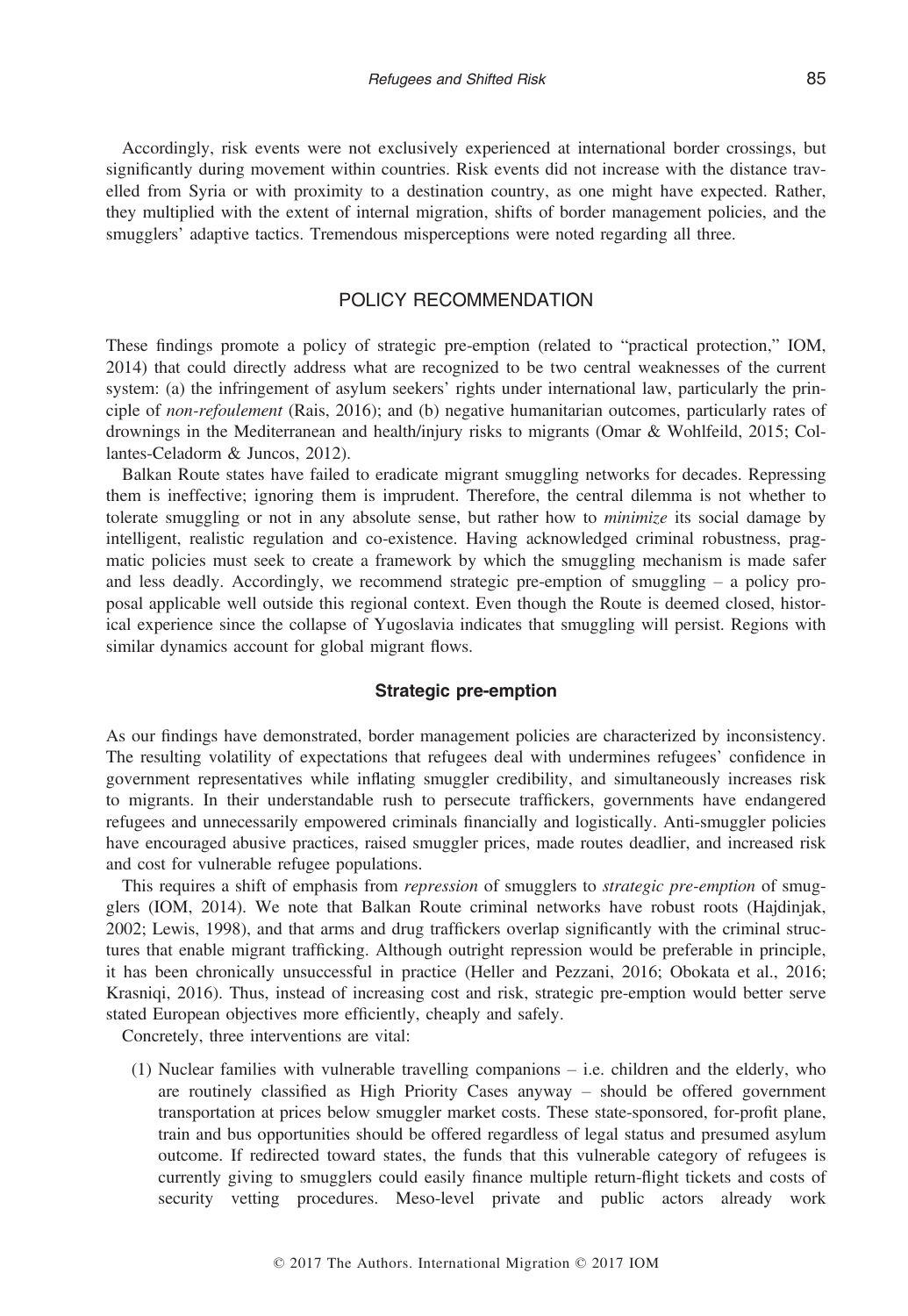collaboratively to this end, including regional bus companies, train operators, border police checkpoints, and municipal governments along the Balkan Route. However, these smuggling-facilitative actions are currently conducted ad hoc and under the table. These actors and the refugees who rely on them would be able to function more efficiently and safely with explicit approval and guidance from representatives of Balkans Route governments and organs of the EU. Further, INGOs that regularly interact with and are trusted by refugees should be given regular, timely information about changing border policies by national governments, and be legally protected when facilitating information exchanges between smugglers and other refugees, particularly at transit hubs like border towns, ports, and train and bus stations.

- (2) Anti-smuggler repression that shifts risk from smugglers to refugees above all on the perilous Mediterranean routes between Greece and Turkey and other bridge country borders – should be eliminated. Police and military patrols must not discourage low-level smugglers from accompanying their customers on foot or as drivers of cars, vans, trucks and boats, as they are currently doing. Secondarily, refugee association with smugglers should be decriminalized and must not jeopardize asylum seeker status or access to resources. By redirecting resources from these unrefined and counterproductive anti-smuggler measures, law-enforcement can instead concentrate resources and efforts to more effective policies against traffickers: raiding safe houses where traffickers engage in abuse and violence; counter-corruption measures aimed at bribery among police and border officials; and focusing on unaccompanied minors and sexual trafficking in particular (not generic illegal crossings).
- (3) Actors responsible for the detainment of smuggler recruiters, guides, and other low-level criminals – who are in most frequent contact with refugees – should be trained in differentiating traffickers from smugglers. Instead of sweeping enforcement efforts that conflate trafficking with smuggling, these actors should be delegated ground-level authority in determining who is a *relatively* dangerous threat instead of a nonviolent low-level provider of migrant services who does not pose a threat. These include a range of practitioners including personnel in the Greek and Turkish Coast Guards, Frontex deployments, bridge country customs and migration offices, municipal police forces of towns along the Balkan Route, and security interviewers. Training should include added appreciation for linguists and interpreters – including refugees recruited as *ad hoc* translators – who should be given particular influence in making these differentiations, as these individuals regularly have the most direct access to actionable, nuanced, and individual-level information on the actions of smugglers and traffickers. This training effort may be particularly effective at government-regulated camps, where many workers and volunteers are *already* positioned to make informed distinctions in this regard, but do not feel they have the authority or incentive to take action. With basic training, these individuals can be empowered as vital sources of information and guidance.

By supplementing existing deportation transportation means with predictable, sanctioned means to destination countries for prices below smuggler rates, and by improving differentiation of threatening traffickers from non-threatening smuggling actors, significant funds would be redirected from smugglers to governments, risk events can be decreased, and the most lucrative criminal operations would be dealt a serious blow. By easing repressive measures in the domain of shifted risks, governments can redirect resources to the more important areas of trafficking and violence by smugglers, and decrease deadly shifted risk among refugees. Finally, by sensitizing those in charge of identifying smugglers to the *relative* differences between smugglers and traffickers, anti-smuggler resources can be directed more efficiently and with fewer unintended consequences.

These recommendations are admittedly provocative. But the evidence suggests that the costs of the status quo approach, both to state security and to refugees, are enormous. We fear that these costs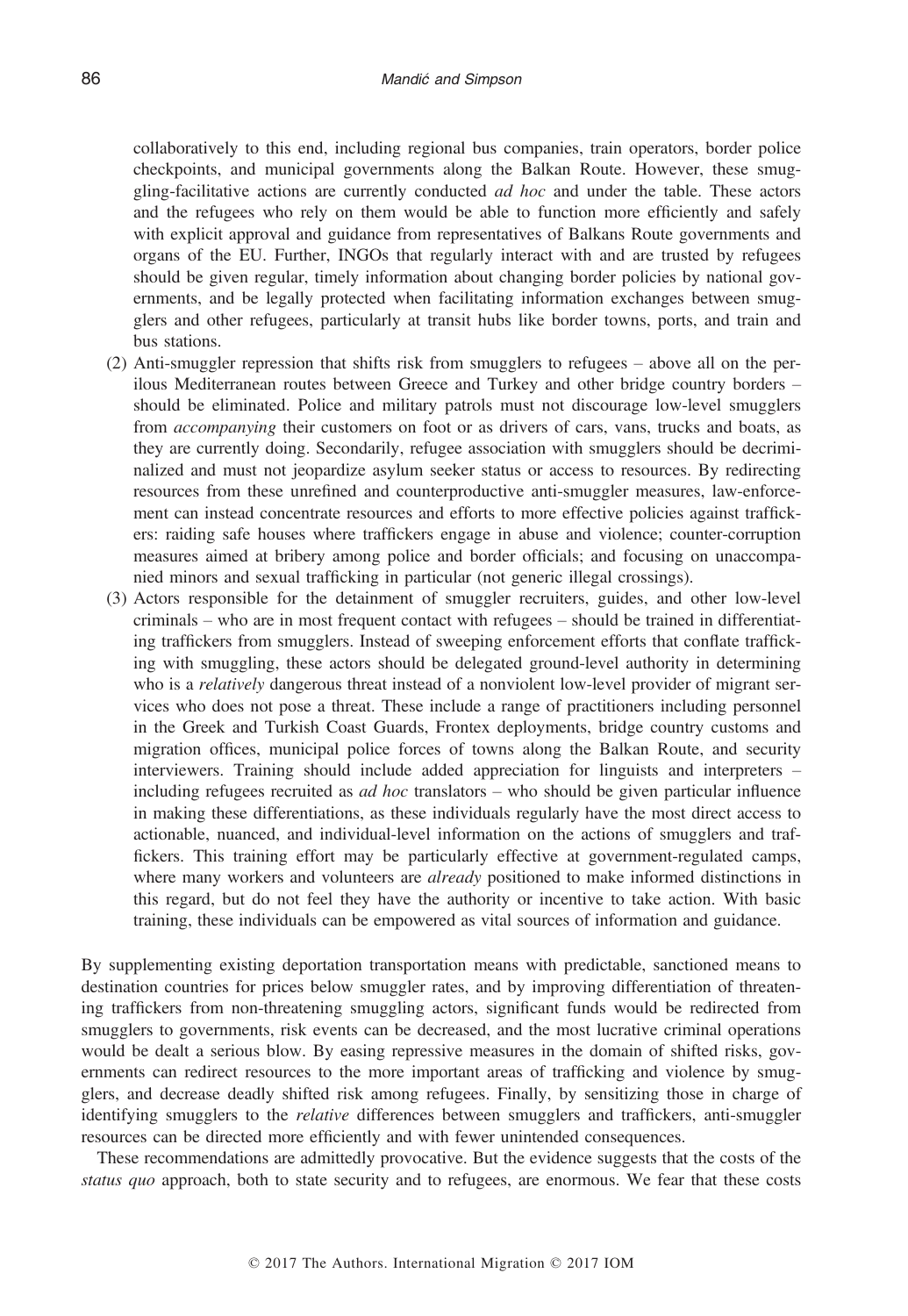outweigh the purported threat of "endorsing" smuggling. Instead, the proposed policies would simply make use of an existing network and logistical infrastructure. Smugglers, after all, function with extensive support of bribed border and customs officers, police and others. Most governments actively recruit suspected smugglers, often tolerating their activity for information and leverage. Without condoning illegal border passage, strategic pre-emption would (a) *recognize* the existence of this phenomenon, including the formative role smugglers play in determining outcomes; and (b) mitigate the harmful effects of refugee smuggling by aligning criminal operations and official objectives.

# CONCLUSION: TOWARDS A PRAGMATIC POLICY

There is an understandable fear that a strategic pre-emption policy amounts to embracing crime. Our data suggests this may be a misplaced concern, and that the *status quo* is far more dangerous than the proposed alternative. An apt analogy would be free needle and syringe programmes to combat drug addiction. Superficial critics are quick to accuse such measures of endorsing narcotraffickers and fuelling addiction. But the evidence overwhelmingly demonstrates that such measures curb drug disease (Vlahov and Junge, 1998); far from discrediting policy objectives, they simply achieve them with less harm. Analogously, strategic pre-emption of refugee smugglers would decrease undesirable outcomes of migrant death tolls, higher costs, smuggler-related violence, trafficking, and risky migratory behaviour, while empowering governments to implement stated migration and deportation policies more cheaply and efficiently.

In pragmatic drug policy, governments in effect declare: "We condemn and criminalize this practice. But if you are engaging in it, please take the following steps." Pragmatic policymakers working on illegal refugee flows would be well advised to adopt a similar posture. The evidence presented suggests that failure to do so will advance the suffering of refugees, not smugglers.

## **NOTE**

1 As fieldworkers since 2013 know, a longitudinal study of refugees as they move on the Route was unfeasible due to legal and security obstacles. It became especially unrealistic given the volatility of border closures along the Route in late 2014 and 2015. Our research design is a pragmatic alternative. Regarding ethnonational, religious and gender matching of interviewers with subjects: we approached it as a practical advantage, but not an indispensable source of validity. We follow Waters (2009) in dismissing the notion that validity is necessarily increased by shared interviewer-subject identities. Insisting on Syrian-only interviewers to study Syrian refugees is as absurd as the notion that "only Blacks should study blacks" (p.363). Such an approach is methodologically crippling, and theoretically unnecessary: "an insider and an outsider will not see exactly the same things or interpret things exactly the same, but that does not make one perspective automatically invalid" (Ibid).

# **REFERENCES**

#### Amnesty International

2015 Catastrophic Moral Failure as Rich Countries Leave bills of Refugees to Cruel and Uncertain Fates, AI Press Release, London.

- 2013 The Age of Migration, Guilford Press, New York.
- Carling, J., and Hernández-Carretero, M.
- 2011 "Protecting Europe and protecting migrants? Strategies for managing unauthorised migration from Africa", British Journal of Politics and International Relations, 13(1).

Castles, S., and Miller, M.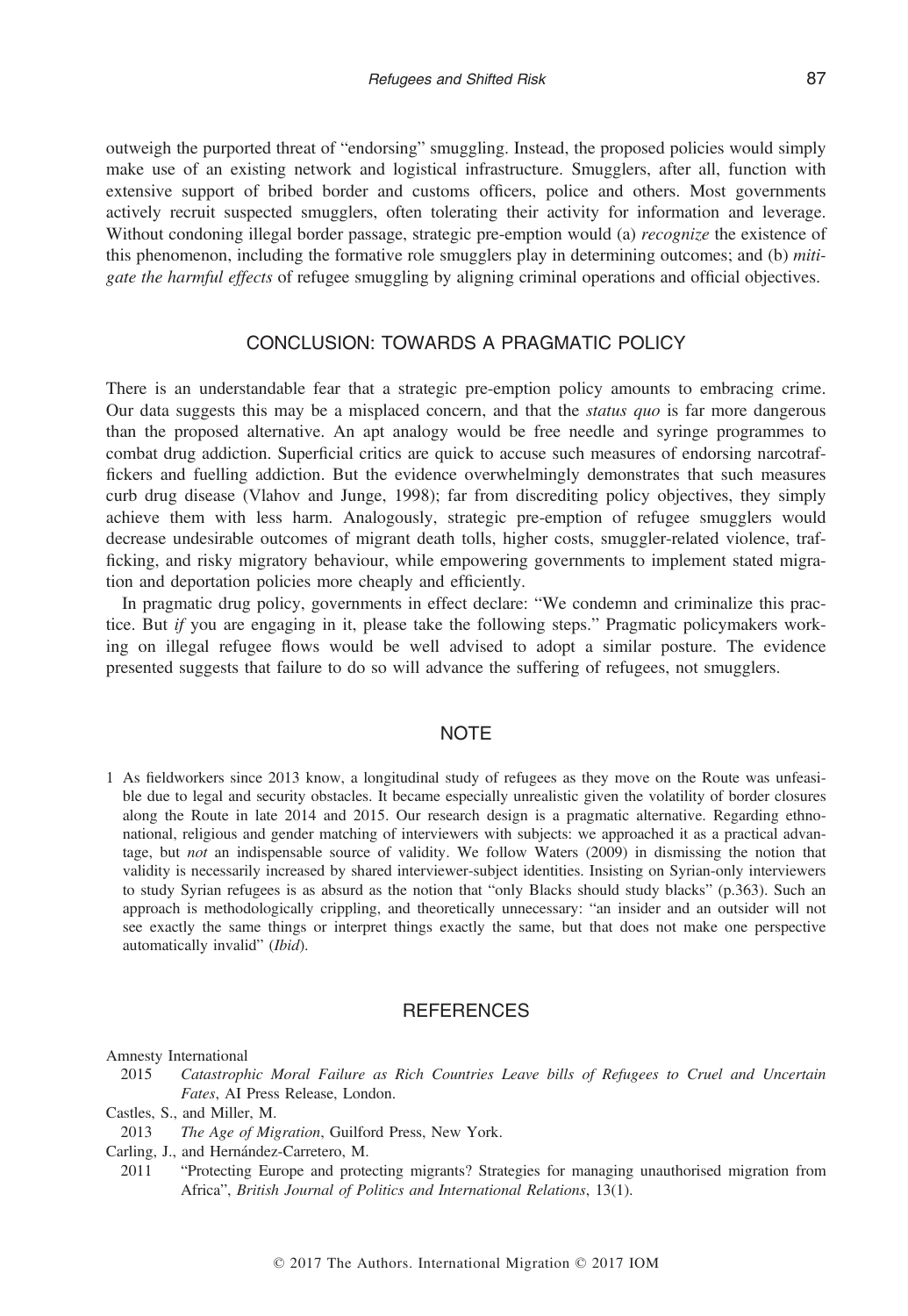- Collantes-Celadorm, G., and Juncos, Ana E.
- 2012 "The EU and border management in the Western Balkans: Preparing for European integration or safeguarding EU external borders?", Southeast European and Black Sea Studies, 12(2): 201–220.
- Danish Refugee Council
- 2016 Summary of Regional Migration Trends. Middle East, Copenhagen.
- Durand, J., and Massey, D.
- 2004 "What we learned from the Mexican migration project" in Crossing the Border: Research from the Mexican Migration Project. Russell Sage Foundation.
- Grech, O., and Wohlfeld, M.
- 2016 "Managing migration in the Mediterranean: Is the EU Failing to Balance State Security, Human Security, and Human Rights?." OSCE Yearbook 2015. Nomos Verlagsgesellschaft mbH & Co. KG.
- Guild, E., Carrera, S., Vosyliute, S., Groenendijk, K., Brouwer, E., Bigo, D., Jeandesboz, J., and Martin-Maze, M. 2016 Internal Border Controls in the Schengen Area: is Schengen Crisis-Proof? Directorate General for Internal Policies, European Parliament, Brussels.
- Hernández-Carretero, M., and J. Carling
- 2012 "Beyond 'Kamikaze Migrants': Risk taking in West African boat migration to Europe", Peace Research Institute, Oslo, 71(4): 407–416.
- Hagan, J., Eschbach, K., and Rodriguez, N.
- 2008 "U.S. deportation policy, family separation, and circular migration", International Migration Review, 42(1): 64–88.
- Hajdinjak, M.
	- 2002 Smuggling in Southeast Europe: The Yugoslav wars and the development of regional criminal networks in the Balkans, Center for the Study of Democracy, UC Irvine.
- Heller, C., and Pezzani, L.
	- 2016 Ebbing and Flowing: The EU's Shifting Practices of (Non-) Assistance and Bordering in a Time of Crisis, Zone Books, New York.

International Organization for Migration

- 2014 Fatal Journeys. Tracking Lives Lost during Migration, International Organization for Migration, Geneva.
- 2016 Fatal Journeys: Volume 2. Identification and Tracing of Dead and Missing Migrants, International Organization for Migration, Geneva.
- Koser, K.
	- 2011 "The smuggling of refugees", in Kyle, D. and Koslowski, R. (Eds), Global human smuggling: Comparative perspectives, John Hopkins University Press.

#### Krasniqi, K.

2016 "Organized crime In The Balkans", European Scientific Journal, 12(19).

Landry, R.

2016 'The humanitarian smuggling of refugees: Criminal offence or moral obligation?', Working Paper Series No.119, Refugee Studies Centre, University of Oxford, October.

Lewis, R.

1998 Drugs, war and crime in the post-Soviet Balkans. The New European Criminology–Crime and Social Order in Europe, London/New York: 216–229.

Mandic, D.

- 2017 "Trafficking and Syrian refguee smuggling: Evidence from the Balkan Route", Social Inclusion, 5(2): 28–38.
- Millbank, J.
	- 2009 'The ring of truth': A case study of credibility assessment in particular social group refugee determinations. International Journal of Refugee Law, p.een040.

#### Morrison, J., and Crosland, B.

2000 The Trafficking and Smuggling of Refugees: The End Game in European Asylum Policy? UNHCR Evaluation and Policy Unit, Geneva.

National Institute of Health.

2017 "Protecting Human Research Participants", NIH Training, Washington, D.C.